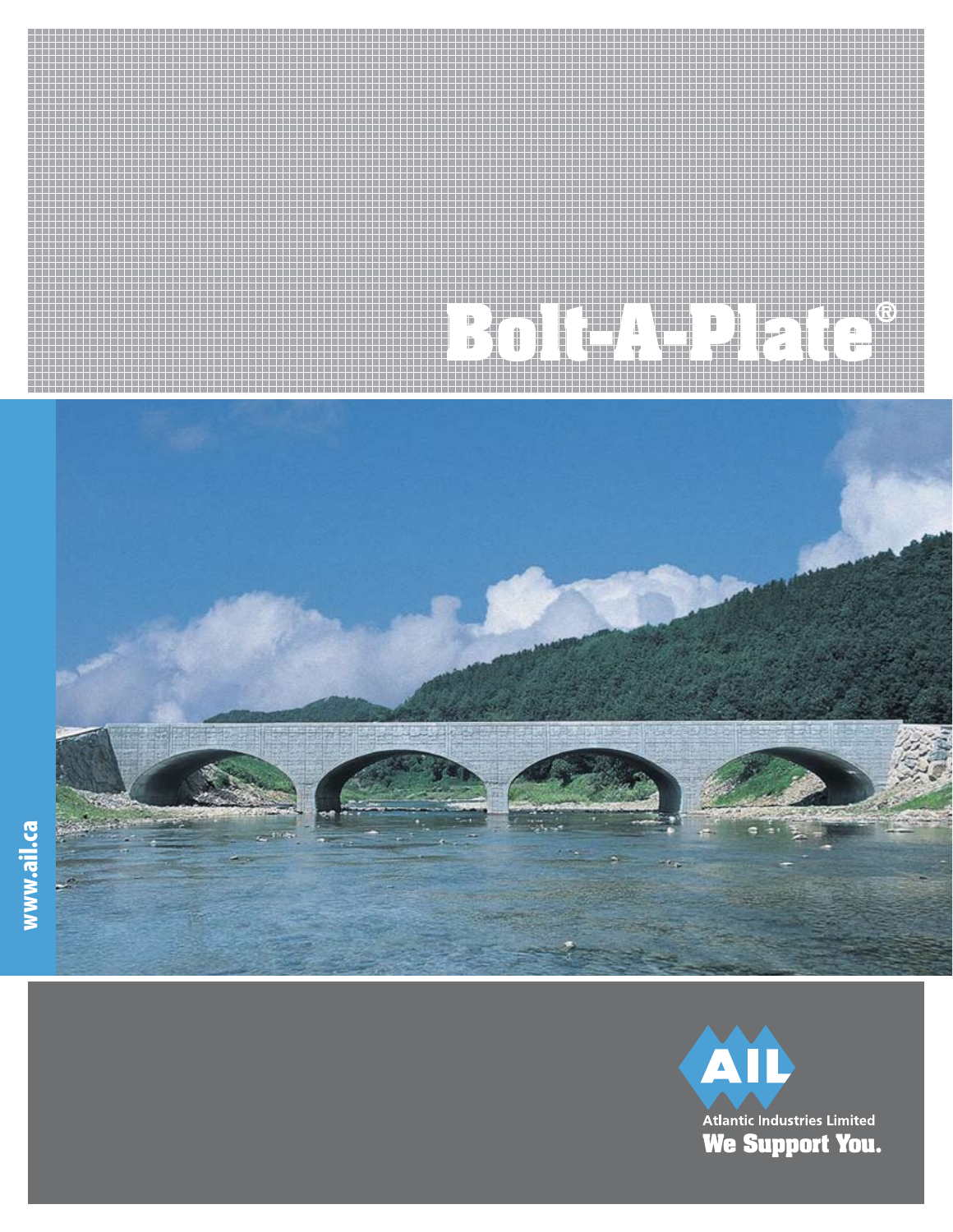



## **Our Commitment**

**Atlantic Industries Limited (AIL) has built a solid reputation by providing professional support and innovative, high quality corrugated metal products around the world. the world.**

Innovative ideas, quality production facilities, leading-edge project management and dependable service make AIL a leader in engineered solutions.

You can count on our solutions to help you overcome your biggest challenges. We combine strategic problem-solving and engineering expertise to give you the advice and support you need.

We welcome the opportunity to discuss your next project. Please contact your local AIL technical representative for assistance.



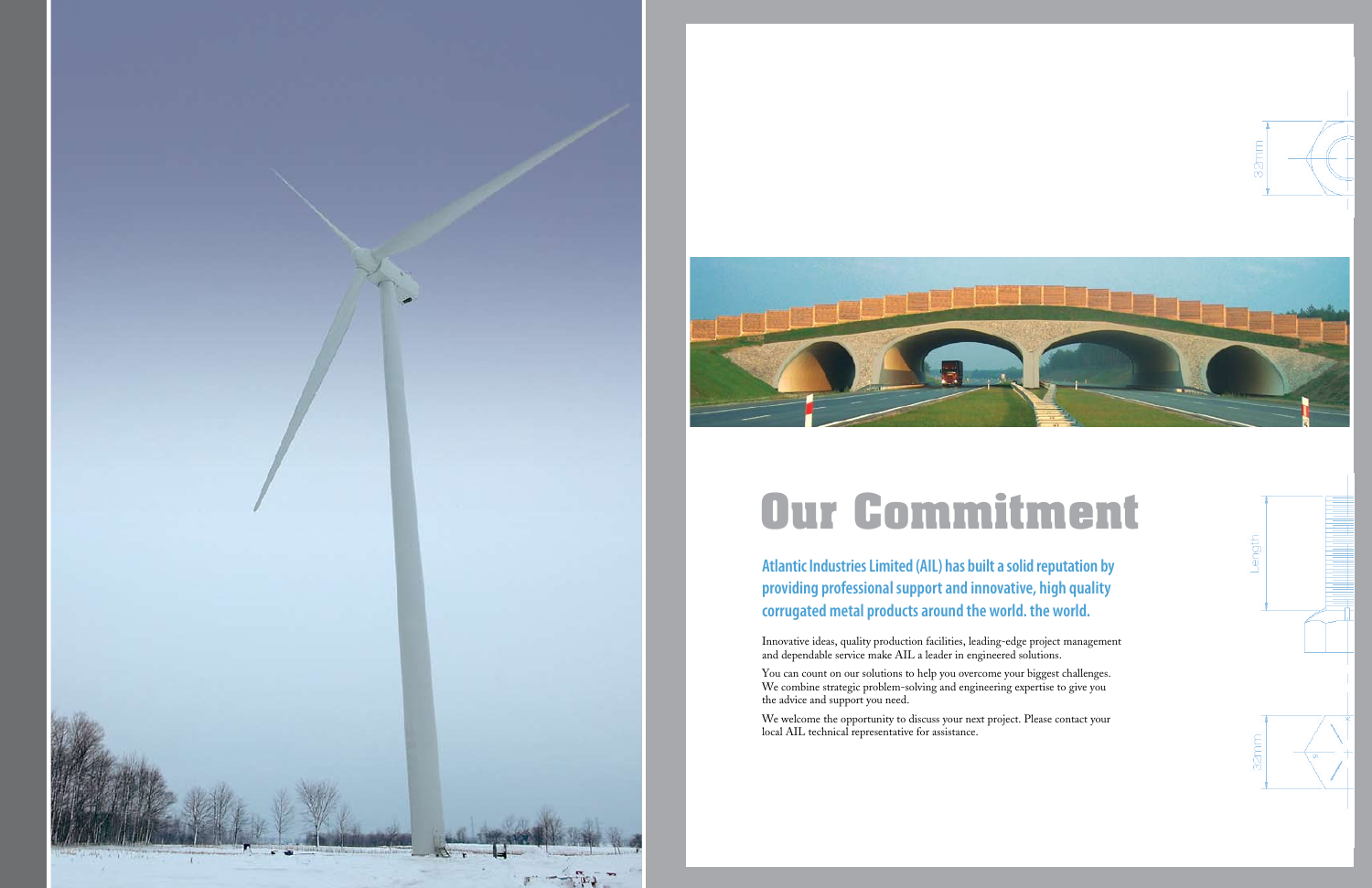# **Bolt-A-Plate® Bolt-A-Plate®**

**Bolt-A-Plate<sup>®</sup> is ideal for rolling countryside, farmland and other rural environments. It maintains natural streambeds and helps counter erosion. Bolt-A-Plate® structures are eff ectively utilized as strong and economical alternatives to elaborate bridge replacement by municipal and provincial governments.** 

## Strong Economical **Lightweight**

**Bolt-A-Plate® is ideal for:** 



**• Underpasses • Culverts • Stream enclosures • Fishways • Bridge replacement • Utilidors**

**Standard and Low Profile** arches anchored on footings are ideal for installations where there is limited headroom and low height of cover restrictions. They are especially useful in sites where it is desirable to maintain natural stream beds and are widely used for stream enclosures, culverts and storm sewers.

Pear Shape is generally used for railway tunnels and underpasses. With proper end treatment, Bolt-A-Plate® provides access and protects the environment from erosion problems.





Clearance Box sizes are available from your local AIL representative.

**High Profile** arches are engineered to maintain a natural waterway and allow for an abrasive bedload. Additionally, these arches are ideal for projects that include large end areas or large spans. The high profile arch is also used for highway grade separations. **Round Pipe** is the most common and versatile of the Bolt-A-Plate® shapes. This shape is used primarily for culverts, sewers and sub-drains, but is also appropriate for storage bins, tunnels and bridges.

**Pipe-Arch** is ideal for bridges and underpasses with limited overhead clearance. Pipe-arch's unique shape provides hydraulic advantages at low flow rates for culverts and sewers.

**Elliptical** shapes are commonly used for underpasses and service tunnels. The **horizontal** ellipse is better suited for multi-lane, vehicular underpasses, while the **vertical** ellipse shape is more appropriate for single lane vehicular and railway underpasses.

Bolt-A-Plate® provides overhead protection from falling rock and mudslides and blends in with the structures' natural surroundings.

| <b>Wall Thickness</b> |           |                      | <b>Tangent</b> |                   | <b>Moment</b>         | <b>Section</b>                       | <b>Radius of</b> |
|-----------------------|-----------|----------------------|----------------|-------------------|-----------------------|--------------------------------------|------------------|
| <b>Specified</b>      | Design(T) | Area(A)              | Length(TL)     | Angle( $\Delta$ ) |                       | of Inertia(I) Modulus(S) Gyration(r) |                  |
| (mm)                  | (mm)      | (mm $^2$ /mm) $\mid$ | (mm)           | (degrees)         | (mm <sup>4</sup> /mm) | $\text{m}^3/\text{mm}$               | (mm)             |
| 3.0                   | 2.84      | 3.522                | 47.876         | 44.531            | 1057.25               | 39.42                                | 17.326           |
| 4.0                   | 3.89      | 4.828                | 46.748         | 44.899            | 1457.56               | 53.30                                | 17.375           |
| 5.0                   | 4.95      | 6.149                | 45.582         | 45.286            | 1867.12               | 66.98                                | 17.425           |
| 6.0                   | 6.00      | 7.461                | 44.396         | 45.686            | 2278.31               | 80.22                                | 17.475           |
| 7.0                   | 7.00      | 8.712                | 43.237         | 46.083            | 2675.11               | 92.56                                | 17.523           |

## **Corrugation Profile: 152 mm x 51 mm**

**Corrugation Radius (CR):28.58 mm**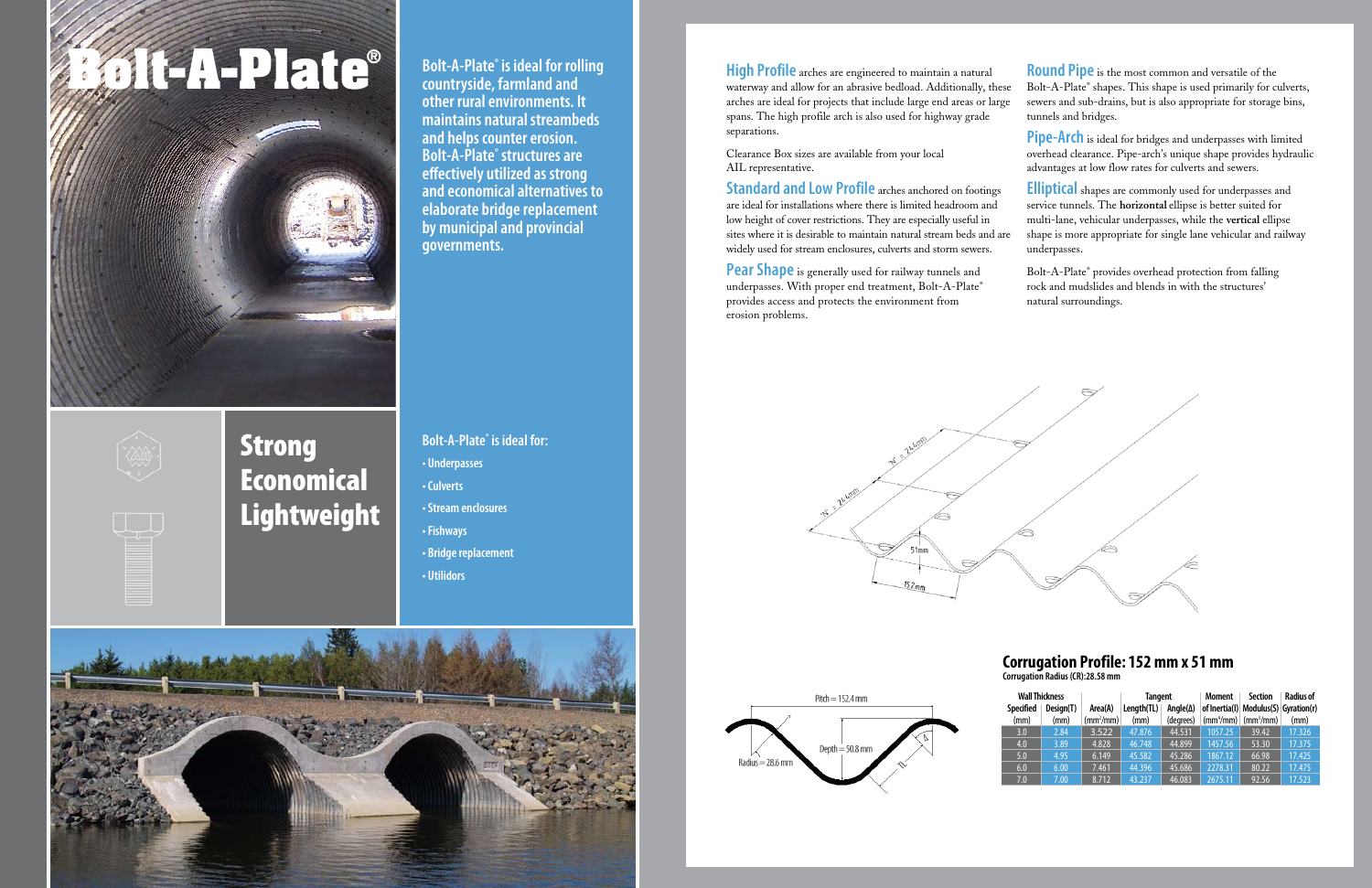## **HIGH PROFILE ARCH**

## **PEAR SHAPED UNDERPASS**

| Structure No. | Max. Span<br>(mm) | <b>Bottom Rise</b><br>(mm) | <b>Total Rise</b><br>(mm) | <b>End Area</b><br>(m <sup>2</sup> ) |
|---------------|-------------------|----------------------------|---------------------------|--------------------------------------|
| 25 PS 5-24-15 | 7210              | 4550                       | 7820                      | 44.69                                |
| 27 PS 5-25-18 | 7570              | 5100                       | 8430                      | 50.54                                |
| 30 PS 6-26-16 | 8360              | 5510                       | 8230                      | 53.70                                |
| 28 PS 5-30-12 | 8100              | 5460                       | 8610                      | 54.91                                |
| 27 PS 8-22-25 | 8560              | 5130                       | 8480                      | 57.97                                |
| 27 PS 5-24-18 | 7320              | 4880                       | 8530                      | 4884                                 |



*Notes: Structure No. 25 PS 5-24-15 = 25 N Top, 5N corners, 24N Sides, 15 N Bottom, Where N = 3 Pi, & PS = Pear shape Dimensions are to inside crest*

## **LOW PROFILE ARCH**

*ALL DIMENSIONS ARE TO INSIDE CREST OF STEEL MINIMUM COVER IS FROM NEUTRAL AXIS OF STEEL CL Vehicle Minimum Cover CHBDC for Span > 3000 mm ASTM A796 (AISI) for Span < 3000 mm*

| ıtal<br>ise      | Minimum<br>Cover (mm) |        | No.      | Max.<br>Span | <b>Bottom</b><br>Span | Total<br>Rise     | <b>Minimum</b><br>Cover (mm) |        |
|------------------|-----------------------|--------|----------|--------------|-----------------------|-------------------|------------------------------|--------|
| n <sup>2</sup> ) | CL Vehicle            | $E-80$ |          | (mm)         | (mm)                  | (m <sup>2</sup> ) | CL Vehicle                   | $E-80$ |
| 90               | 1254                  | 1254   | 36 LA 7  | 9220         | 9170                  | 3020              | 1986                         | 1986   |
| 80 <sup>°</sup>  | 1248                  | 1248   | 36 LA 9  | 9420         | 9270                  | 3480              | 1946                         | 1946   |
| 60               | 1370                  | 1370   | 36 LA 10 | 9630         | 9500                  | 3680              | 1952                         | 1952   |
| 10               | 1424                  | 1424   | 37 LA 7  | 9450         | 9400                  | 3070              | 2045                         | 2045   |
| 40               | 1470                  | 1470   | 37 LA 10 | 9860         | 9730                  | 3730              | 2007                         | 2007   |
| 90               | 1535                  | 1535   | 38 LA 7  | 9680         | 9630                  | 3120              | 2104                         | 2104   |
| 40               | 1591                  | 1591   | 38 LA 10 | 10080        | 9930                  | 3780              | 2053                         | 2053   |
| 70               | 1656                  | 1656   | 39 LA 9  | 10110        | 9960                  | 3610              | 2120                         | 2120   |
| 20               | 1713                  | 1713   | 39 LA 11 | 10490        | 10390                 | 4040              | 2116                         | 2116   |
| 80               | 1663                  | 1663   | 41 LA 9  | 10540        | 10410                 | 3680              | 2238                         | 2238   |
| 20               | 1817                  | 1817   | 41 LA 14 | 11560        | 11460                 | 4780              | 2235                         | 2302   |
| 50               | 1781                  | 1781   | 42 LA 9  | 10770        | 10570                 | 3730              | 2271                         | 2271   |
| 50               | 1876                  | 1876   | 42 LA 14 | 11790        | 11680                 | 4800              | 2285                         | 2346   |

|     | No.      | Span | Span              | Rise | Area              | Cover (mm)        |      |
|-----|----------|------|-------------------|------|-------------------|-------------------|------|
|     |          | (mm) | (mm)              | (mm) | (m <sup>2</sup> ) | <b>CL Vehicle</b> | E-80 |
|     | 23HA6-6  | 6300 | 5740              | 3680 | 20.34             | 1262              | 1270 |
|     | 21HA5-4  | 6121 | 5944              | 2769 | 14.07             | 1296              | 1296 |
|     | 25HA7-8  | 6960 | 6045              | 4445 | 26.41             | 1378              | 1402 |
| ise | 25HA5-6  | 6550 | 6050              | 3560 | 20.46             | 1384              | 1384 |
|     | 26HA6-8  | 6985 | 6096              | 4267 | 25.48             | 1433              | 1433 |
|     | 26HA5-6  | 6780 | $62\overline{70}$ | 3610 | 21.36             | 1440              | 1440 |
|     | 27HA5-6  | 7010 | 6530              | 3660 | 22.28             | 1496              | 1496 |
|     | 27HA7-8  | 7417 | 6553              | 4521 | 28.66             | 1489              | 1494 |
|     | 29HA5-8  | 7468 | 6680              | 4191 | 26.67             | 1614              | 1614 |
|     | 28HA5-6  | 7240 | 6760              | 3680 | 23.21             | 1562              | 1562 |
|     | 30HA5-6  | 7670 | 7230              | 3740 | 25.09             | 1672              | 1672 |
|     | 30HA6-9  | 7870 | 6920              | 4655 | 32.98             | 1660              | 1660 |
|     | 29HA7-8  | 7849 | 7061              | 4623 | 30.94             | 1595              | 1595 |
|     | 30HA5-7  | 7671 | 7087              | 4013 | 26.16             | 1665              | 1665 |
|     | 31HA6-9  | 8100 | 7190              | 4650 | 34.17             | 1719              | 1719 |
|     | 30HA7-8  | 8077 | 7315              | 4648 | 32.13             | 1652              | 1652 |
|     | 31HA5-7  | 7899 | 7341              | 4039 | 27.19             | 1714              | 1714 |
|     | 33HA6-10 | 8560 | 7500              | 5020 | 38.74             | 1834              | 1834 |
|     | 31HA7-8  | 8306 | 7569              | 4699 | 33.32             | 1710              | 1710 |
|     | 34HA5-9  | 8590 | 7750              | 4630 | 35.51             | 1906              | 1906 |
|     | 33HA5-7  | 8357 | 7823              | 4140 | 29.29             | 1848              | 1848 |
|     | 34HA5-8  | 8585 | 7899              | 4394 | 32.20             | 1903              | 1903 |
|     | 34HA8-10 | 9169 | 8153              | 5512 | 43.21             | 1871              | 1871 |

**Max.** | Bottom | Total | End | Minimum

7900 7850 **31LA9** 8310 8150 3 33 LA 7 8560 8510 29<br>33 LA 9 8760 8610 33 33 LA 9 8760 8610 3<br>34 LA 7 8790 8740 2 8790 8740

*ALL DIMENSIONS ARE TO INSIDE CREST OF STEEL MINIMUM COVER IS FROM NEUTRAL AXIS OF STEEL CL Vehicle Minimum Cover CHBDC for Span > 3000 mm ASTM A796 (AISI) for Span < 3000 mm*

## **STANDARD ARCH**



*ASTM A796 (AISI) for Span < 3000 mm*



| kise | <b>End Area</b>   | Min. Cover (mm) |      | No.   | Span | Rise | <b>End Area</b>   | Min. Cover (mm) |      |
|------|-------------------|-----------------|------|-------|------|------|-------------------|-----------------|------|
| mm)  | (m <sup>2</sup> ) | CL Vehicle      | E-80 |       | (mm) | (mm) | (m <sup>2</sup> ) | CL Vehicle      | E-80 |
| 810  | 0.98              | 300             | 314  | 26 A1 | 3960 | 2060 | 6.50              | 669             | 669  |
| 840  | 1.16              | 300             | 382  | 25 A  | 4270 | 1840 | 5.95              | 729             | 729  |
| 970  | 1.39              | 300             | 374  | 28 A1 | 4270 | 2210 | 7.43              | 719             | 719  |
| 860  | 1.39              | 300             | 446  | 26 A2 | 4570 | 1870 | 6.41              | 789             | 789  |
| 120  | 1.86              | 300             | 438  | 30A1  | 4570 | 2360 | 8.55              | 772             | 772  |
| 020  | 1.86              | 314             | 502  | 28 A2 | 4880 | 2030 | 7.43              | 835             | 835  |
| 270  | 2.42              | 311             | 498  | 32 A  | 4880 | 2520 | 9.75              | 822             | 822  |
| 180  | 2.46              | 356             | 570  | 30 A2 | 5180 | 2180 | 8.55              | 882             | 882  |
| 440  | 3.07              | 349             | 558  | 34 A  | 5180 | 2690 | 11.06             | 872             | 872  |
| 350  | 3.16              | 600             | 600  | 31 A  | 5490 | 2210 | 9.01              | 949             | 949  |
| 600  | 3.81              | 600             | 600  | 35 A1 | 5490 | 2720 | 11.71             | 922             | 922  |
| 360  | 3.44              | 600             | 600  | 33 A  | 5790 | 2360 | 10.22             | 992             | 992  |
| 750  | 4.65              | 600             | 600  | 37 A  | 5790 | 2880 | 13.01             | 975             | 975  |
| 520  | 4.18              | 625             | 625  | 35 A2 | 6100 | 2530 | 11.52             | 1042            | 1042 |
| 910  | 5.48              | 619             | 619  | 39 A  | 6100 | 3050 | 14.59             | 1025            | 1025 |
| 680  | 5.02              | 670             | 670  |       |      |      |                   |                 |      |



**ROUND**

*CHBDC for Span > 3000 mm ASTM A796 (AISI) for Span < 3000 mm*



| No.  | Span | <b>End Area</b>   | Min. Cover (mm) |        | No.   | Span | <b>End Area</b>   | Min. Cover (mm) |      |
|------|------|-------------------|-----------------|--------|-------|------|-------------------|-----------------|------|
|      | (mm) | (m <sup>2</sup> ) | CL Vehicle      | $E-80$ |       | (mm) | (m <sup>2</sup> ) | CL Vehicle      | E-80 |
| 20 R | 1500 | 1.77              | 300             | 310    | 56 R  | 4300 | 14.49             | 725             | 870  |
| 22R  | 1660 | 2.16              | 300             | 342    | 60 R  | 4610 | 16.66             | 777             | 932  |
| 24 R | 1810 | 2.57              | 300             | 372    | 64 R  | 4920 | 18.99             | 829             | 994  |
| 26 R | 1970 | 3.05              | 300             | 404    | 68R   | 5230 | 21.46             | 880             | 1056 |
| 28 R | 2120 | 3.53              | 300             | 434    | 72 R  | 5540 | 24.08             | 932             | 1118 |
| 30 R | 2280 | 4.08              | 300             | 466    | 76 R  | 5850 | 26.86             | 984             | 1180 |
| 32 R | 2430 | 4.64              | 310             | 496    | 80 R  | 6160 | 29.79             | 1035            | 1242 |
| 34 R | 2590 | 5.27              | 330             | 528    | 84 R  | 6470 | 32.87             | 1087            | 1304 |
| 36 R | 2740 | 5.89              | 349             | 558    | 88 R  | 6780 | 36.10             | 1139            | 1366 |
| 40 R | 3050 | 7.30              | 600             | 620    | 92 R  | 7090 | 39.48             | 1190            | 1428 |
| 44 R | 3360 | 8.86              | 600             | 682    | 96 R  | 7400 | 43.01             | 1242            | 1490 |
| 48 R | 3670 | 10.57             | 620             | 744    | 100R  | 7710 | 46.70             | 1294            | 1552 |
| 52 R | 3990 | 12.50             | 674             | 808    | 104 R | 8020 | 50.53             | 1345            | 1614 |





| No.       | Max.<br>Span | <b>Bottom</b><br>Span | <b>Total</b><br><b>Rise</b> | End<br>Area       | <b>Minimum</b><br>Cover (mm) |        |
|-----------|--------------|-----------------------|-----------------------------|-------------------|------------------------------|--------|
|           | (mm)         | (mm)                  | (mm)                        | (m <sup>2</sup> ) | CL Vehicle                   | $E-80$ |
| 33HA8-8   | 8966         | 8255                  | 5004                        | 38.16             | 1822                         | 1822   |
| 36HA6-9   | 9220         | 8420                  | 4920                        | 40.28             | 2008                         | 2008   |
| 37HA8-12  | 9855         | 8509                  | 6071                        | 51.29             | 2044                         | 2044   |
| 36HA6-8   | 9906         | 8585                  | 4699                        | 36.94             | 2227                         | 2227   |
| 36HA8-10  | 9627         | 8636                  | 5588                        | 46.05             | 1986                         | 1986   |
| 37HA6-9   | 9450         | 8670                  | 4970                        | 41.53             | 2064                         | 2064   |
| 37HA7-10  | 9652         | 8687                  | 5410                        | 44.72             | 2050                         | 2050   |
| 38HA6-10  | 9680         | 8740                  | 5260                        | 45.25             | 2121                         | 2121   |
| 38HA8-12  | 10084        | 8763                  | 6121                        | 52.86             | 2101                         | 2101   |
| 37HA6-8   | 9449         | 8839                  | 4750                        | 38.12             | 2060                         | 2060   |
| 39HA6-10  | 9910         | 8990                  | 5280                        | 46.58             | 2189                         | 2189   |
| 39HA8-12  | 10312        | 9017                  | 6172                        | 54.47             | 2159                         | 2159   |
| 41HA7-12  | 10541        | 9322                  | 6045                        | 54.67             | 2277                         | 2277   |
| 41HA8-13  | 10744        | 9322                  | 6477                        | 59.75             | 2268                         | 2268   |
| 41HA6-10  | 10363        | 9500                  | 5385                        | 47.53             | 2298                         | 2298   |
| 41HA6-12  | 10360        | 9140                  | 5830                        | 54.58             | 2303                         | 2303   |
| 42HA7-12  | 10770        | 9576                  | 6096                        | 56.23             | 2337                         | 2337   |
| 41HA11-13 | 11354        | 9906                  | 7137                        | 69.21             | 2259                         | 2281   |
| 41HA11-12 | 11350        | 10130                 | 6910                        | 69.09             | 2258                         | 2280   |
| 42HA11-13 | 11582        | 10185                 | 7163                        | 71.06             | 2315                         | 2327   |
| 42HA6-10  | 10570        | 9730                  | 5440                        | 50.65             | 2357                         | 2357   |
| 42HA6-12  | 10590        | 9390                  | 5870                        | 56.07             | 2364                         | 2364   |
| 42HA11-12 | 11580        | 10390                 | 6930                        | 70.85             | 2318                         | 2326   |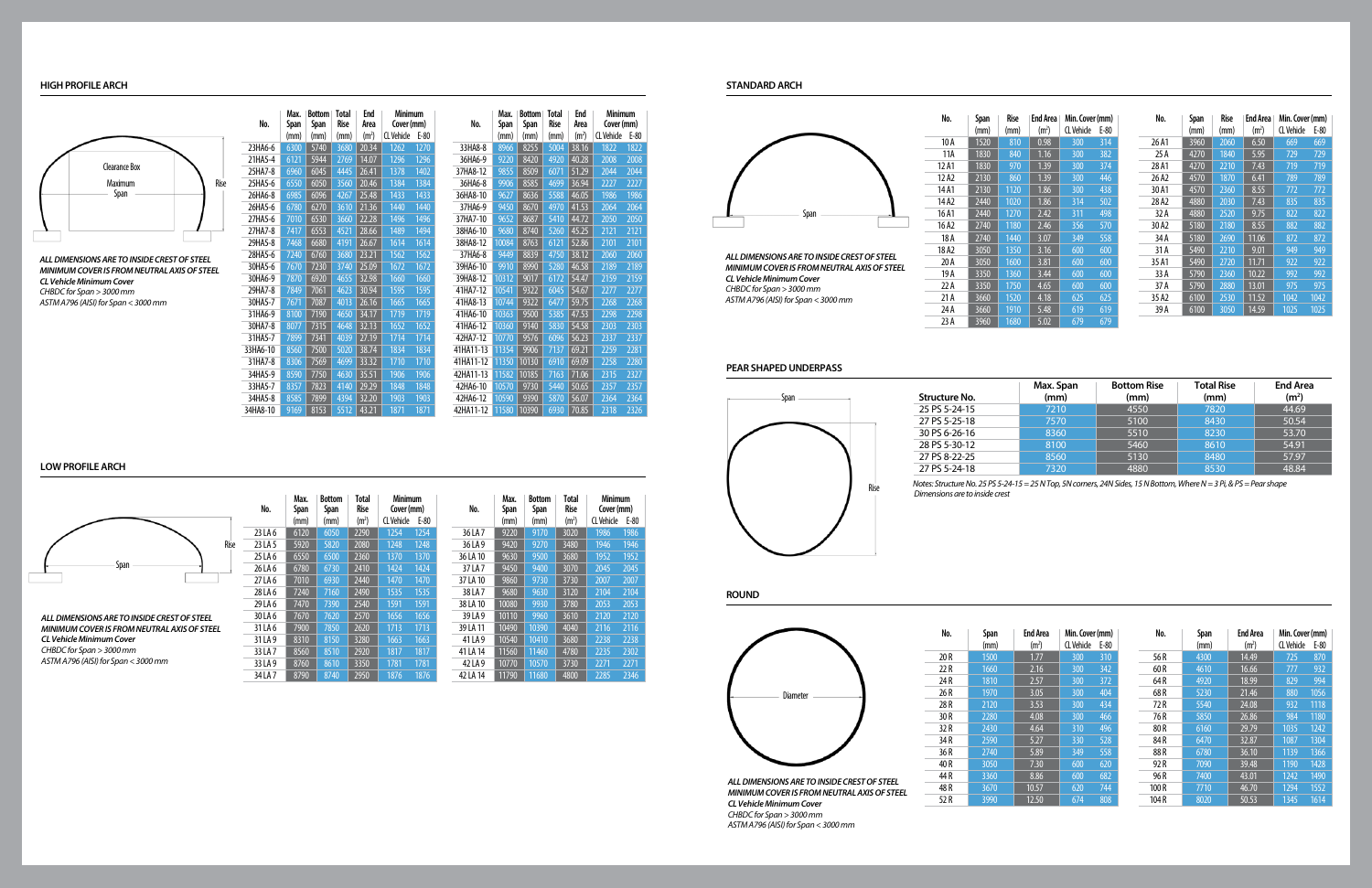**PIPE-ARCH**

| (mm)<br>1854<br>1930 | (mm)<br>1397 | (m <sup>2</sup> )<br>2.04 |                  |     |
|----------------------|--------------|---------------------------|------------------|-----|
|                      |              |                           | 300              | 381 |
|                      | 1448         | 2.23                      | 300              | 396 |
| 2057                 | 1499         | 2.42                      | 300              | 422 |
| 2060                 | 1520         | 2.49                      | 300              | 422 |
| 2134                 | 1549         | 2.60                      |                  | 437 |
| 2210                 | 1600         | 2.88                      | 300              | 452 |
|                      | 1630         | 2.90                      | 300              | 458 |
| 2337                 | 1651         | 3.07                      | 300              | 478 |
| 2413                 | 1702         | 3.25                      | 308              | 493 |
| 2440                 | 1750         | 3.36                      | 311              | 498 |
| 2489                 | 1753         | 3.53                      | 318              | 508 |
| 2590                 | 1880         | 3.87                      | 330              | 528 |
| 2616                 | 1803         | 3.72                      | 333              | 533 |
| 2690                 | 2080         | 4.49                      | 343              | 548 |
| 2692                 | 1854         | 3.99                      | 343              | 549 |
| 2845                 | 1905         | 4.27                      | 362              | 579 |
| 2896                 | 1956         | 4.55                      | 368              | 589 |
| 2972                 | 2007         | 4.83                      | 378              | 605 |
| 3100                 | 1980         | 4.83                      | 600              | 630 |
| $\overline{3124}$    | 2057         | 5.11                      | 600              | 635 |
| 3251                 | 2108         | 5.39                      | 600              | 660 |
| 3327                 | 2159         | 5.67                      | 600              | 676 |
| 3400                 | 2010         | 5.28                      | 684              | 690 |
| 3480                 | 2210         | 5.95                      | 630              | 706 |
| 3531                 | 2261         | 6.22                      | 628              | 716 |
| 3607                 | 2311         | 6.60                      | 633              | 732 |
| 3730                 | 2290         | 6.61                      | 722              | 756 |
| 3759                 | 2362         | 6.87                      | 674              | 762 |
| 3810                 | 2413         | 7.25                      | 672              | 772 |
| 3861                 | 2464         | 7.53                      | 671              | 782 |
| 3890                 | 2690         | 8.29                      | 682              | 788 |
| 3912                 | 2540         | 7.90                      | 665              | 793 |
| $\frac{4039}{ }$     | 2845         | 9.01                      | 709              | 818 |
| 4089                 | 2565         | 8.27                      | 716              | 828 |
| 4115                 | 2896         | 9.48                      | $\overline{715}$ | 833 |
|                      | 2240         |                           |                  | 300 |

| No.         | Span             | Rise | <b>End Area</b>    | Min. Cover (mm)   |                  |
|-------------|------------------|------|--------------------|-------------------|------------------|
|             | (mm)             | (mm) | (m <sup>2</sup> )  | <b>CL Vehicle</b> | $E-80$           |
| 25 PA 6-15  | 4242             | 2616 | 8.64               | 759               | 859              |
| 25 PA 10-13 | 4267             | 2946 | 9.75               | 754               | 864              |
| 26 PA 6-15  | 4293             | 2667 | 9.01               | 756               | 869              |
| 26 PA 10-13 | 4318             | 2997 | 10.13              | 754               | 874              |
| 27 PA 6-15  | 4343             | 2718 | 9.38               | 754               | 879              |
| 24 PA 10-14 | 4370             | 2870 | 9.76               | 798               | 884              |
| 27 PA 10-13 | 4394             | 3048 | 10.59              | 760               | 889              |
| 27 PA 6-16  | 4521             | 2769 | 9.75               | 803               | 914              |
| 27 PA 10-14 | 4547             | 3099 | 10.96              | 799               | 920              |
| 27 PA 6-17  | 4674             | 2819 | 10.13              | 847               | 945              |
| 27 PA 10-15 | 4720             | 3070 | 11.38              | 844               | 954              |
| 28 PA 6-17  | $\frac{4724}{ }$ | 2870 | 10.50              | 843               | 955              |
| 28 PA 10-15 | 4750             | 3200 | 11.80              | 722               | 960              |
| 29 PA 6-17  | 4775             | 2921 | 10.96              | 840               | $\overline{965}$ |
| 30 PA 6-17  | 4826             | 2997 | 11.33              | 832               | 975              |
| 29 PA 10-15 | 4826             | 3251 | 12.26              | 844               | 975              |
| 29 PA 10-16 | 4953             | 3302 | 12.73              | 878               | 1001             |
| 30 PA 6-18  | 5004             | 3023 | 11.71              | 886               | 1011             |
| 30 PA 10-16 | 5050             | 3330 | 13.24              | 887               | 1020             |
| 31 PA 6-18  | 5055             | 3073 | $\overline{12.12}$ | 883               | 1021             |
| 30 PA 10-17 | 5182             | 3404 | 13.56              | 924               | 1047             |
| 31 PA 10-17 | 5232             | 3454 | 14.03              | 923               | 1057             |
| 32 PA 10-17 | $\frac{1}{2}309$ | 3505 | 14.59              | 928               | 1072             |
| 32 PA 10-18 | 5490             | 3530 | 15.10              | 975               | 1108             |
| 33 PA 10-18 | 5512             | 3607 | 15.51              | 967               | 1113             |
| 33 PA 10-19 | 5664             | 3658 | 15.98              | 1009              | 1143             |
| 34 PA 10-19 | 5715             | 3708 | 16.44              | 1007              | 1153             |
| 34 PA 10-20 | 5890             | 3710 | 17.07              | 1056              | 1188             |
| 35 PA 10-20 | 5944             | 3810 | 17.47              | 1053              | 1199             |
| 36 PA 10-20 | 5994             | 3861 | 18.02              | 1051              | 1209             |
| 37 PA 10-20 | 6071             | 3912 | 18.58              | 1056              | 1224             |
| 37 PA 10-21 | 6250             | 3910 | 19.18              | 1106              | 1260             |
| 38 PA 10-21 | 6274             | 4013 | 19.60              | 1095              | 1265             |
| 31 PA 22-21 | 7040             | 4060 | 22.48              | 1422              | 1418             |
| 33 PA 22-24 | 7620             | 4240 | 25.27              | 1571              | 1534             |

*ALL DIMENSIONS ARE TO INSIDE CREST OF STEEL MINIMUM COVER IS FROM NEUTRAL AXIS OF STEEL CL Vehicle Minimum Cover CHBDC for Span > 3000 mm ASTM A796 (AISI) for Span < 3000 mm*

**HORIZONTAL ELIPSE**



*ALL DIMENSIONS ARE TO INSIDE CREST OF STEEL MINIMUM COVER IS FROM NEUTRAL AXIS OF STEEL CL Vehicle Minimum Cover CHBDC for Span > 3000 mm ASTM A796 (AISI) for Span < 3000 mm*

| No.      | Span | <b>Rise</b> | <b>End Area</b>   | Min. Cover (mm) |        | No.       | Span  | <b>Rise</b> | <b>End Area</b>   | Min. Cover (mm) |        |
|----------|------|-------------|-------------------|-----------------|--------|-----------|-------|-------------|-------------------|-----------------|--------|
|          | (mm) | (mm)        | (m <sup>2</sup> ) | CL Vehicle      | $E-80$ |           | (mm)  | (mm)        | (m <sup>2</sup> ) | CL Vehicle      | $E-80$ |
| 15 HE 15 | 1570 | 1430        | 1.77              | 300             | 324    | 81 HE 42  | 7420  | 5160        | 29.83             | 1245            | 1494   |
| 10 HE 10 | 1630 | 1350        | 1.74              | 300             | 336    | 58 HE 20  | 7470  | 4470        | 25.49             | 1254            | 1504   |
| 18 HE 15 | 1800 | 1510        | 2.14              | 300             | 370    | 90 HE 30  | 7670  | 4550        | 26.76             | 1287            | 1544   |
| 12 HE 12 | 2130 | 1420        | 2.41              | 300             | 436    | 58 HE 30  | 7950  | 5540        | 34.25             | 1334            | 1600   |
| 18 HE 10 | 2540 | 1630        | 3.24              | 324             | 518    | 93 HE 33  | 8000  | 4830        | 29.76             | 1342            | 1610   |
| 18 HE 12 | 2790 | 1630        | 3.57              | 355             | 568    | 96 HE 33  | 8230  | 4930        | 31.26             | 1380            | 1656   |
| 22 HE 10 | 2900 | 1930        | 4.36              | 369             | 590    | 60 HE 32  | 8280  | 5820        | 37.59             | 1389            | 1666   |
| 24 HE 12 | 3200 | 2260        | 5.64              | 600             | 650    | 93 HE 48  | 8510  | 5920        | 39.24             | 1427            | 1712   |
| 30 HE 10 | 3680 | 2440        | 6.85              | 622             | 746    | 66 HE 24  | 8560  | 5210        | 34.28             | 1435            | 1722   |
| 28 HE 12 | 3760 | 2260        | 6.62              | 635             | 762    | 99 HE 48  | 8790  | 5310        | 35.86             | 1474            | 1768   |
| 42 HE 27 | 3990 | 3020        | 9.48              | 674             | 808    | 66 HE 32  | 8970  | 6070        | 42.23             | 1504            | 1804   |
| 45 HE 27 | 4220 | 3100        | 10.22             | 712             | 854    | 102 HE 48 | 9170  | 6170        | 44.07             | 1537            | 1844   |
| 30 HE 18 | 4420 | 2790        | 9.78              | 745             | 894    | 72 HE 24  | 9220  | 5460        | 38.55             | 1545            | 1854   |
| 51 HE 27 | 4660 | 3260        | 11.89             | 785             | 942    | 105 HE 51 | 9500  | 6450        | 47.64             | 1592            | 1910   |
| 51 HE 30 | 4760 | 3480        | 12.91             | 802             | 962    | 108 HE 54 | 9830  | 6760        | 51.8              | 1647            | 1976   |
| 36 HE 18 | 4826 | 3429        | 12.86             | 813             | 975    | 111 HE 54 | 10060 | 6830        | 53.32             | 1685            | 2022   |
| 51 HE 33 | 4860 | 3690        | 14.03             | 819             | 982    | 78 HE 28  | 10110 | 6120        | 47.57             | 1694            | 2032   |
| 36 HE 22 | 5283 | 3531        | 14.59             | 889             | 1067   | 114 HE 57 | 10390 | 7110        | 57.26             | 1740            | 2088   |
| 60 HE 27 | 5340 | 3510        | 14.49             | 899             | 1078   | 123 HE 42 | 10540 | 6300        | 50.96             | 1765            | 2118   |
| 63 HE 27 | 5560 | 3590        | 15.42             | 935             | 1122   | 82 HE 30  | 10640 | 6500        | 53.29             | 1782            | 2138   |
| 36 HE 28 | 5715 | 3988        | 18.08             | 961             | 1153   | 117 HE 60 | 10690 | 7420        | 61.79             | 1790            | 2148   |
| 66 HE 27 | 5790 | 3670        | 16.44             | 974             | 1168   | 117 HE 66 | 10900 | 7850        | 66.79             | 1825            | 2190   |
| 66 HE 30 | 5890 | 3890        | 17.74             | 990             | 1188   | 84 HE 32  | 10970 | 6810        | 57.51             | 1837            | 2204   |
| 46 HE 20 | 6120 | 3960        | 18.77             | 1029            | 1234   | 82 HE 42  | 11250 | 7800        | 68.25             | 1884            | 2260   |
| 48 HE 18 | 6230 | 3840        | 18.40             | 1047            | 1256   | 123 HE 45 | 11330 | 6760        | 58.69             | 1897            | 2276   |
| 72 HE 30 | 6340 | 4050        | 19.79             | 1065            | 1278   | 84 HE 44  | 11580 | 8100        | 72.93             | 1939            | 2326   |
| 50 HE 18 | 6460 | 3910        | 19.42             | 1085            | 1302   | 84 HE 48  | 11790 | 8510        | 78.31             | 1974            | 2368   |
| 52 HE 18 | 6680 | 3990        | 20.49             | 1122            | 1346   | 129 HE 78 | 12190 | 9020        | 86.12             | 2040            | 2448   |
| 54 HE 20 | 7010 | 4290        | 23.15             | 1177            | 1412   |           |       |             |                   |                 |        |

## **VERTICAL ELIPSE**

*ALL DIMENSIONS ARE TO INSIDE CREST OF STEEL MINIMUM COVER IS FROM NEUTRAL AXIS OF STEEL CL Vehicle Minimum Cover CHBDC for Span > 3000 mm ASTM A796 (AISI) for Span < 3000 mm*

| No.     | Span              | Rise | <b>End Area</b>   | Min. Cover (mm) |      |
|---------|-------------------|------|-------------------|-----------------|------|
|         | (mm)              | (mm) | (m <sup>2</sup> ) | CL Vehicle      | E-80 |
| 10 VE 6 | $23\overline{10}$ | 2570 | 4.63              | 300             | 472  |
| 11 VE 6 | 2460              | 2740 | 5.23              | 314             | 502  |
| 9 VF 9  | 2620              | 2900 | 5.89              | 334             | 534  |
| 14 VE 6 | 2920              | 3230 | 7.29              | 371             | 594  |
| 16 VE 6 | 3200              | 3560 | 8.86              | 600             | 650  |
| 18 VE 6 | 3580              | 3890 | 10.87             | 600             | 726  |
| 17 VE 9 | 3810              | 4220 | 12.43             | 612             | 772  |
| 19 VE 9 | 4140              | 4570 | 14.43             | 665             | 838  |
|         |                   |      |                   |                 |      |

| No.      | Span | Rise | End Area          | Min. Cover (mm) |      |
|----------|------|------|-------------------|-----------------|------|
|          | (mm) | (mm) | (m <sup>2</sup> ) | CL Vehicle      | E-80 |
| 12 VE 18 | 4340 | 4830 | 16.58             | 694             | 878  |
| 14 VE 18 | 4650 | 5160 | 18.88             | 744             | 940  |
| 14 VE 20 | 4950 | 5460 | 21.35             | 794             | 1000 |
| 18 VF 18 | 5260 | 5820 | 23.97             | 842             | 1062 |
| 18 VE 20 | 5540 | 6120 | 26.73             | 887             | 1118 |
| 19 VE 21 | 5840 | 6450 | 29.65             | 935             | 1178 |
| 21 VE 21 | 6120 | 6780 | 32.72             | 978             | 1234 |







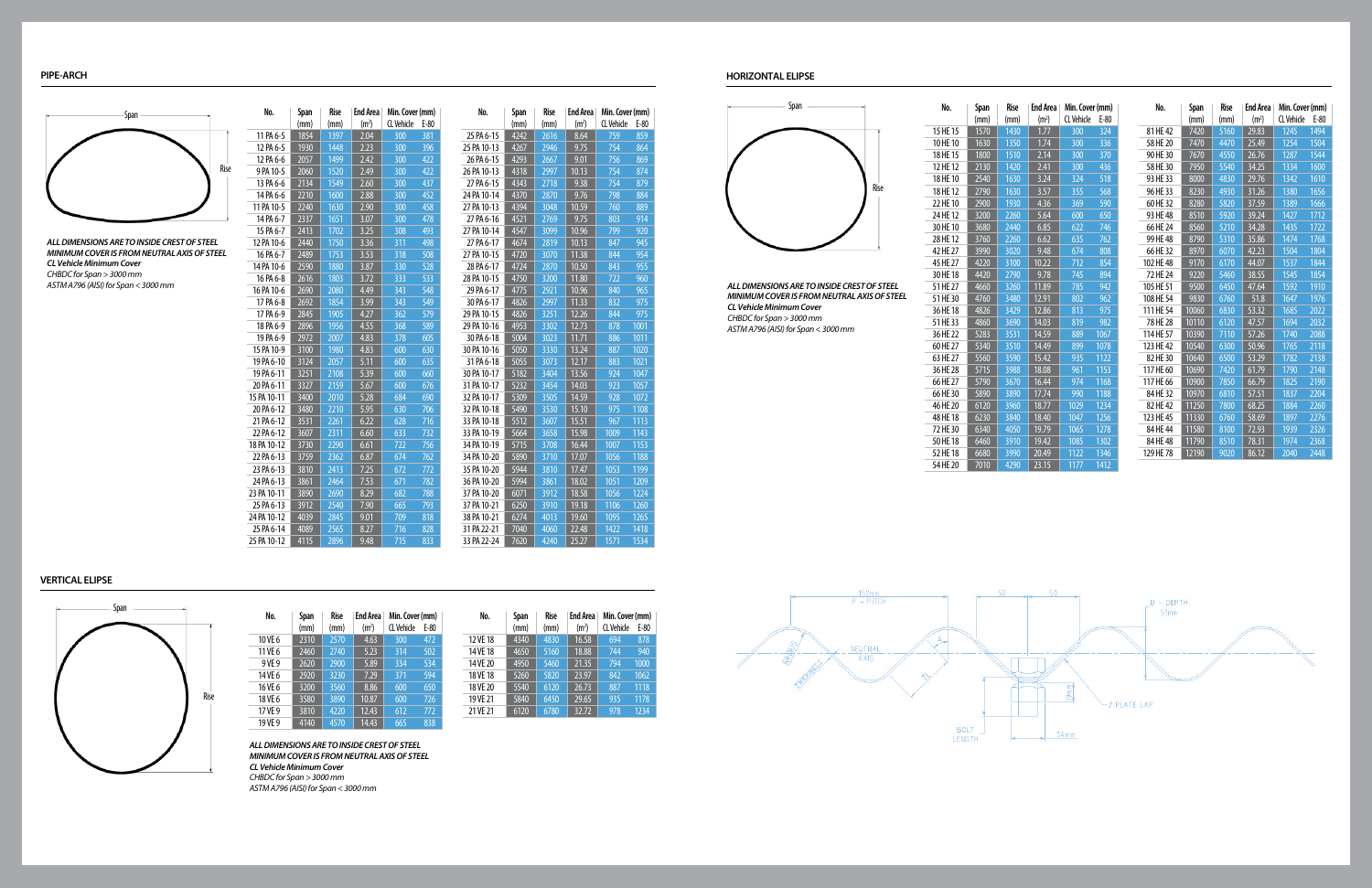

## **Bolt-A-Plate® Design and Installation**

Bolt-A-Plate® corrugated steel pipe is rapidly becoming the product of choice for high strength, economical, bridge and underpass construction. Our engineers are on call to provide complete project assistance and product support from start to finish.

## **STRUCTURAL DESIGN**

If designed properly, the combination of structural steel and surrounding soil allows Bolt-A-Plate® to support extremely heavy loads. Standard designs are developed in accordance with the Canadian edition of The Handbook of Steel Drainage and Highway Construction Products. However, design assistance and recommendations can be specified to your project. Contact your local AIL sales representative for assistance.

## **Site Investigation and Preparation**

A thorough site investigation should be conducted before installing a Bolt-A-Plate® structure. If footings are to be used, the foundation will have to be capable of supporting vertical and horizontal loads developed by the structure. The aim is to design a structurally sound foundation that will allow the structure to develop full interaction between soil and steel culvert. AIL Bolt-A-Plate® structures may be delivered fully assembled, or may arrive at the site ready for assembly. Every Bolt-A-Plate® structure comes complete with a detailed plan and installation instructions. Experienced supervision will ensure correct, efficient assembly. Upon request, AIL can provide on-site supervision for installation of any structure it supplies.



Site preparation should provide a solid base for the structure. It should be good quality material, free from rocks, roots, debris, and organic material. Pre-shaping of the site will allow for different configurations, speed up backfill operations and encourage increased backfill contact. AIL gladly offers technical assistance on foundation investigation and site preparation for varying site conditions.

## **ASSEMBLY**